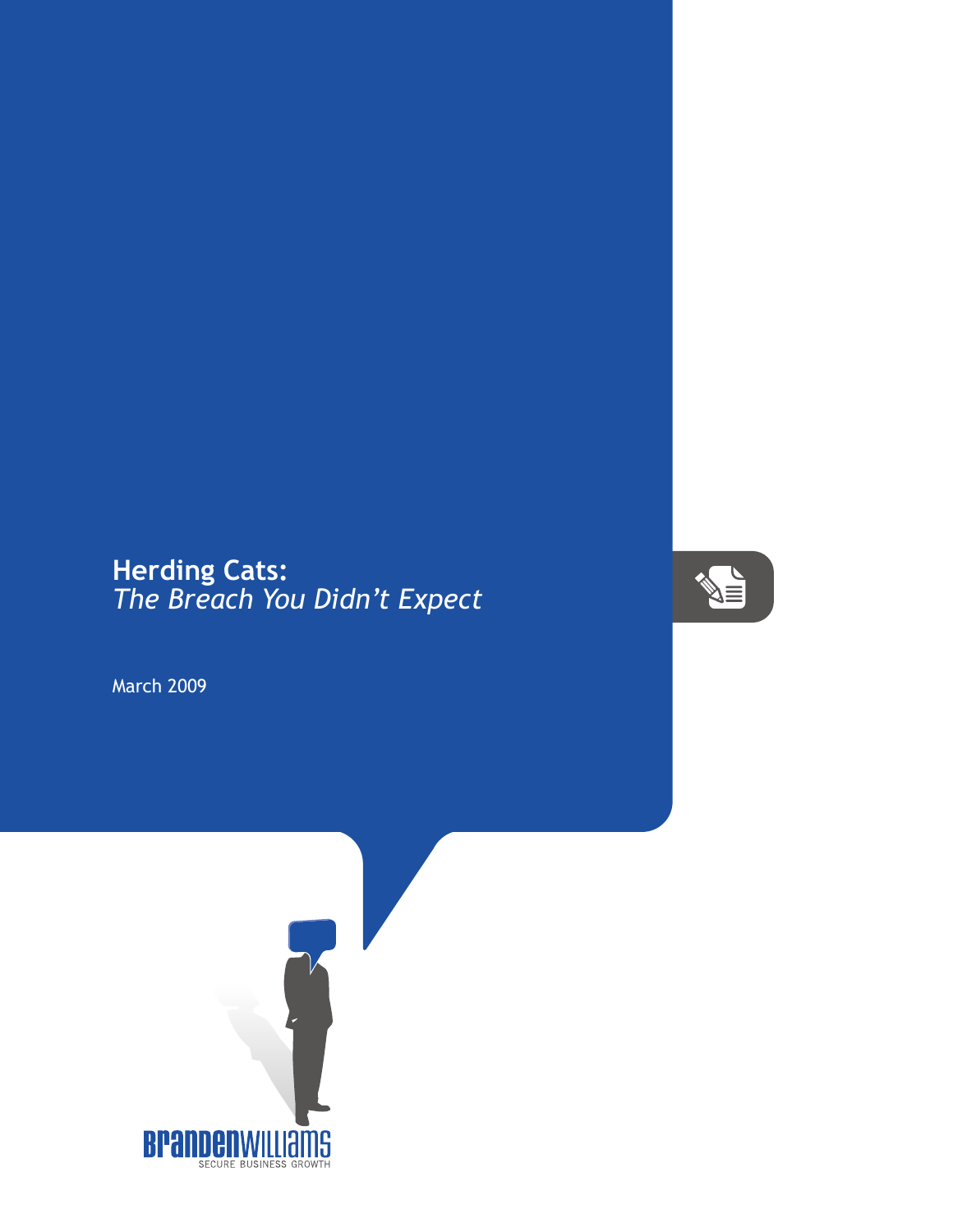Can you believe it has been a year? If you have read Herding Cats from the beginning, this is now the thirteenth time I have subjected you to my nonsense. Thank you for reading!

With that out of the way, let's explore the security implications of Business Continuity Planning and Disaster Recovery (BCP/DR).

We just got our first severe weather scare of the year in Texas. A tornado was reported less than five miles from my house by spotters on February 11th. Some of my customers have facilities in Tornado Alley and have heavily fortified their data centers to take a direct hit by a tornado. Usually, the secondary data center is also in Tornado Alley.

Why would you put two data centers in harms way? When you run the probability calculations, the likelihood of both being destroyed is about the same as an intersection in Montana having a Starbucks on every corner<sup>1</sup>.

Other parts of the world have different types of concerns like earthquakes, cyclones, and monsoons. Any of these events could easily damage or wipe out a company's operations. Companies that still believe it won't happen to them will be dealt a swift lesson in humility should an event catch them unprepared<sup>2</sup>.

The events of September 11th reminded us of an aspect of BCP/DR that we often overlook. What do we do with all the items that are not destroyed in a catastrophic event? Nature does strange things. Who would have imagined that a data theft could occur from papers flying around Manhattan after the towers came down?

Here are some of the things you need to think about when working on your BCP/DR plan.

Set up your recovery site appropriately. If your business is such that you can survive well without a particular site for a few days, then a hot site setup is not required. If you do need a hot site, then you must consider the physical and electronic security implications of synchronizing data.

Secure the backup site. If you choose to use a hot site for immediate failover, you must treat the hot site the same as your primary site. You should ensure the same level of physical security exists there to prevent burglary or theft, and that you have secured the data in transit between the sites to prevent electronic theft. Hot sites without live processing present so many challenges that several of our customers prefer to load balance between sites instead of having a primary and failover.

Reduce or eliminate risk to physical assets. If your location is in a disaster zone and sustained damage, looters will not be far behind. This means that whatever walls you depended on to keep your location secure may be damaged or destroyed. If someone is wading through a parking lot and happens to notice some nice computer equipment ready for the taking, they may be motivated to take it. Depending on where it ends up, that could easily spell a breach! Any physical asset that is at your location could be stolen. Don't leave those mounds of paper records lying around for the taking.

Make sure your communications hub is on alert. HAM Radio operators will tell you that

## **FOOTNOTES**

<sup>&</sup>lt;sup>1</sup> OK, I'm going out on a limb here... if I'm wrong, just disregard the analogy and pretend like this *would never happen.*

*<sup>2</sup> See my recent blog post on Rolling the Dice with PCI for another look at the same problem.*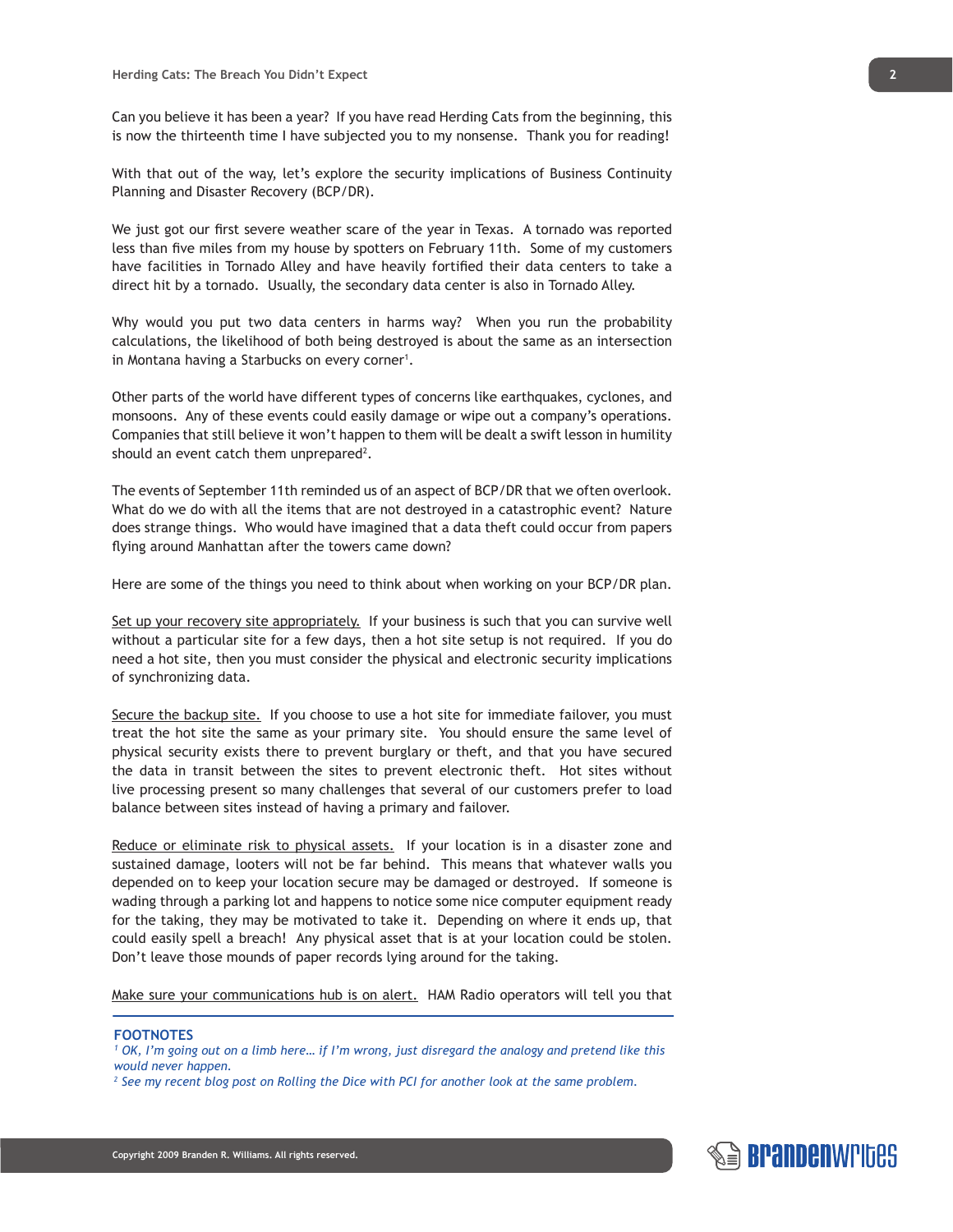when all else fails, amateur radio will get through<sup>3</sup>. Depending on your requirements, it might be a good idea to have a scanner tuned to local emergency response and amateur radio frequencies<sup>4</sup> for a localized disaster. You may even decide to invest in GMRS<sup>5</sup> equipment to keep your emergency personnel in touch in a localized area if your cell phone fails.

Have supplies! Katrina devastated New Orleans. But during the crisis, one internet provider stayed alive, and the guy in charge blogged about it<sup>6</sup>. Read about his adventure and you will get an idea about what kinds of supplies you might need.

Remember that in times of economic crisis, small incidents are magnified. Is your company well positioned to survive a disaster caused by nature? If not, now is a good time to revisit and make sure your board has all the information they need in order to make the best decision for the business.

## **FOOTNOTES**

*3 I am also guilty of saying this and chasing an occasional storm or two.*

*4 Including Skywarn: http://www.skywarn.org/*

*5 http://www.gmrs.org/*

*6 http://interdictor.livejournal.com/*